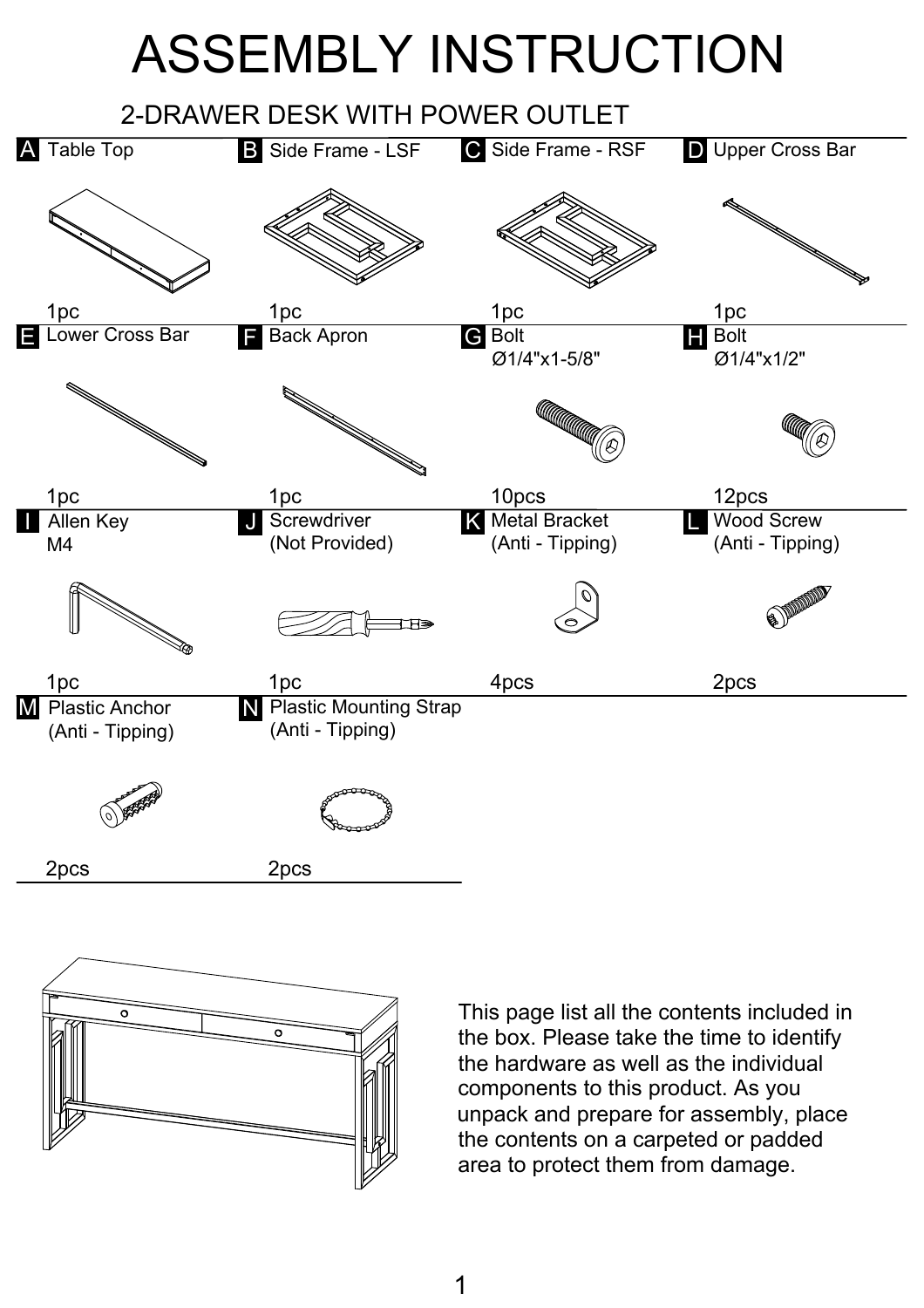1 Assemble Upper Cross Bar (D) & Lower Cross Bar (E) to Side Frame - LSF (B) & Side Frame - RSF (C), using Bolt (G) and Bolt (H) by Allen Key (I) as below shown.



2 Assemble Back Apron (F) to Side Frame - LSF (B) & Side Frame - RSF (C),<br>Lising Bolt (H) by Allen Key (I) as below shown using Bolt (H) by Allen Key (I) as below shown.

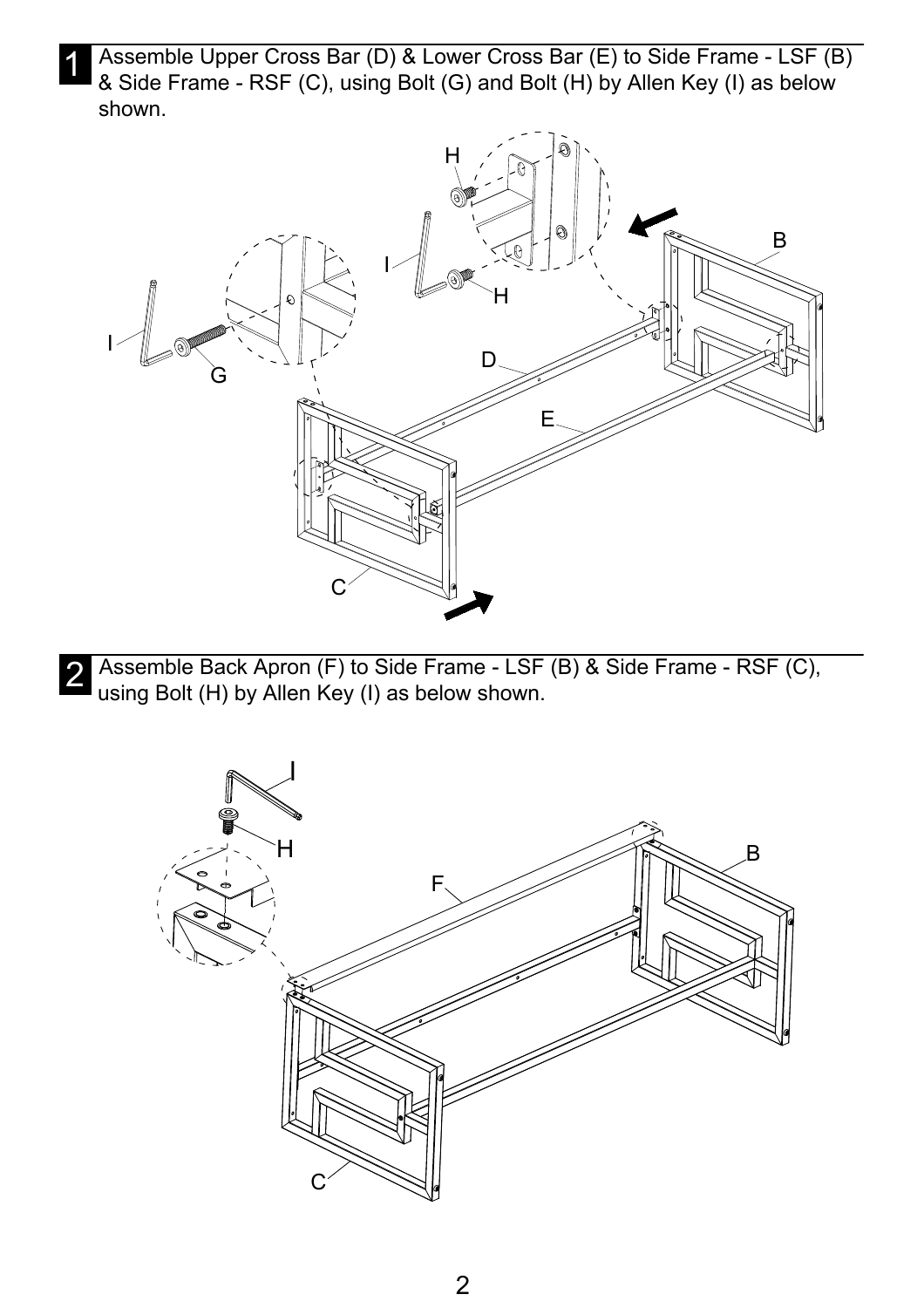3 Assemble Upper Cross Bar (D), Back Apron (F), Side Frame - LSF (B) & Side<br>Erame RSE (C) to Table Top (A) using Bolt (G) and Bolt (H) by Allen Key (I) Frame - RSF (C) to Table Top (A), using Bolt (G) and Bolt (H) by Allen Key (I) as below shown.



 $\overline{A}$  Remove the handle with bolt from the inside of the drawer, then re-assemble it<br>I to the front of drawer using bolt by Serowdriver (1) to the front of drawer using bolt by Screwdriver (J).